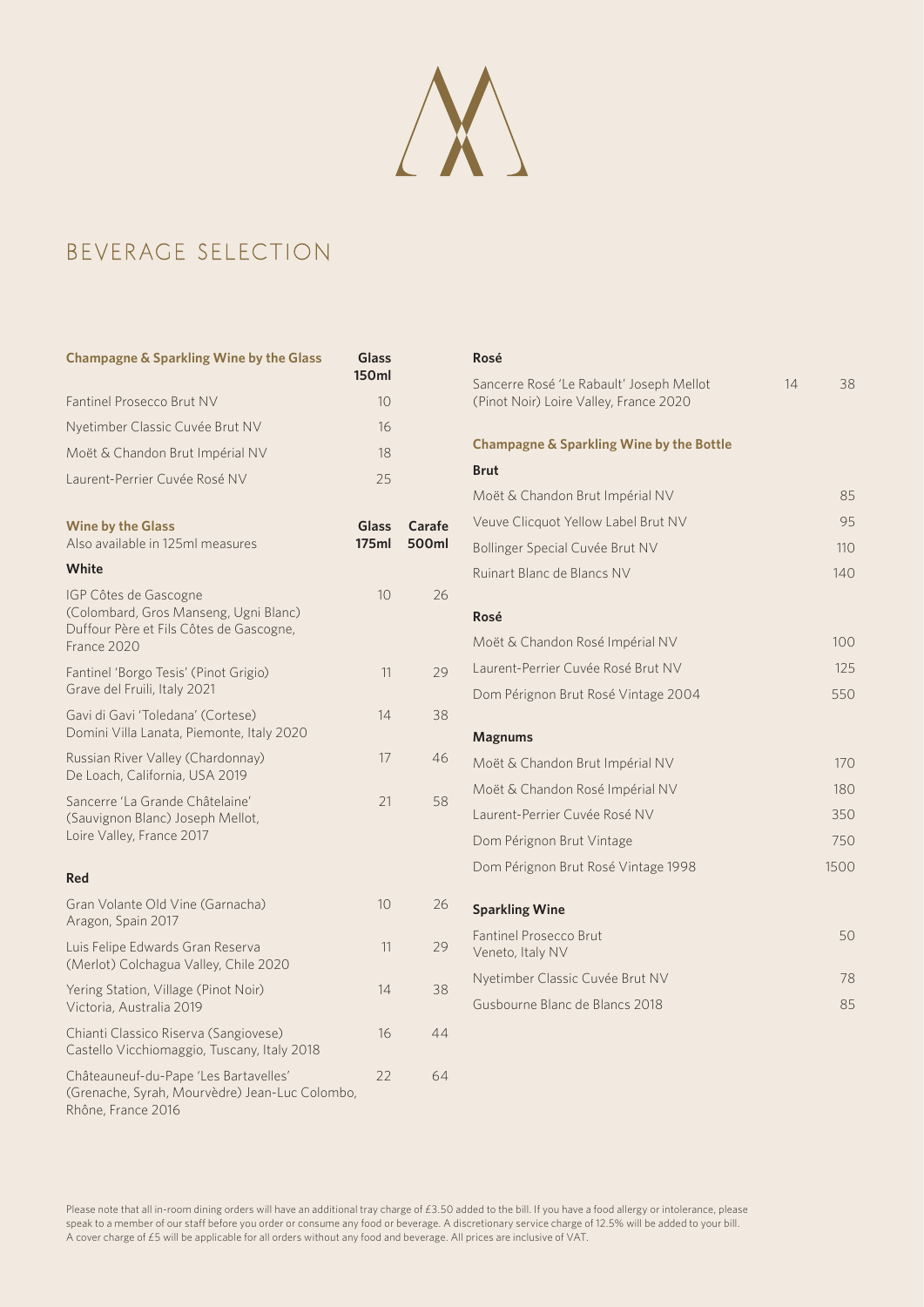| <b>Wine by the Bottle</b>                                                                                                  |     |
|----------------------------------------------------------------------------------------------------------------------------|-----|
| White                                                                                                                      |     |
| IGP Côtes de Gascogne<br>(Colombard, Gros Manseng, Ugni Blanc)<br>Duffour Père et Fils Côtes de Gascogne, France 2020      | 38  |
| Fantinel 'Borgo Tesis' (Pinot Grigio)<br>Grave del Fruili, Italy 2021                                                      | 40  |
| Left Field, Te Awa (Sauvignon Blanc)<br>Nelson, New Zealand 2021                                                           | 50  |
| Gavi di Gavi 'Toledana' (Cortese)<br>Domini Villa Lanata, Piemonte, Italy 2020                                             | 56  |
| La Marimorena (Albariño)<br>Casa Rojo, Rías Baixas, Spain 2020                                                             | 60  |
| Russian River Valley (Chardonnay)<br>De Loach, California, USA 2019                                                        | 70  |
| Torres Fransola (Sauvignon Blanc)<br>Penedès, Spain 2018                                                                   | 72  |
| Sancerre 'La Grande Châtelaine' (Sauvignon Blanc)<br>Joseph Mellot, Loire Valley, France 2017                              | 85  |
| Pouilly-Fumé 'de Ladoucette' (Sauvignon Blanc)<br>Château du Nozet, Loire Valley, France 2018                              | 95  |
| Chablis Grand Cru 'Les Clos' (Chardonnay)<br>J Moreau et Fils, Burgundy, France 2017                                       | 120 |
| Rosé                                                                                                                       |     |
| Baigorri Rioja Rosado (Tempranillo, Garnacha)<br>Rioja, Spain 2020                                                         | 44  |
| Sancerre Rosé, Le Rabault, Joseph Mellot (Pinot Noir)<br>Loire Valley, France 2020                                         | 56  |
| Red                                                                                                                        |     |
| Gran Volante Old Vine (Garnacha)<br>Aragon, Spain 2017                                                                     | 38  |
| Luis Felipe Edwards Gran Reserva (Merlot)<br>Colchagua Valley, Chile 2020                                                  | 40  |
| Touraine Gamay (Gamay)<br>Domaine Joël Delaunay, Touraine, Loire 2020                                                      | 46  |
| Barbera d'Alba, Enrico Serafino (Barbera)<br>Piemonte, Italy 2018                                                          | 50  |
| Yering Station, Village (Pinot Noir)<br>Victoria, Australia 2019                                                           | 56  |
| Chianti Classico Reserva (Sangiovese)<br>Castello Vicchiomaggio, Tuscany, Italy 2018                                       | 64  |
| Te Kairanga 'Runholder' (Pinot Noir)<br>Martinborough, New Zealand 2018                                                    | 68  |
| Rocca di Frassinello, Castellare di Castellina<br>(Sangiovese, Merlot, Cabernet Sauvignon)<br>Maremma, Tuscany, Italy 2017 | 78  |
| Châteauneuf-du-Pape 'Les Bartavelles'<br>(Grenache, Syrah, Mourvèdre) Jean-Luc Colombo,<br>Rhône, France 2016              | 95  |

| Barolo Cru 'Ravera' Lo Zoccolaio (Nebbiolo)<br>Domini Villa Lanata, Piemonte, Italy 2014                                 |                  | 100           |
|--------------------------------------------------------------------------------------------------------------------------|------------------|---------------|
| Amarone della Valpolicella, Classico Riserva<br>'Le Origini' Bolla (Corvina, Molinara, Rondinella)<br>Veneto, Italy 2013 |                  | 110           |
| Chimney Rock (Cabernet Sauvignon)<br>Stags Leap, Napa Valley, California, USA 2016                                       |                  | 150           |
| <b>Dessert Wine</b>                                                                                                      |                  |               |
| Vin Santo del Chianti, Serelle, Ruffino 37.5cl<br>Tuscany, Italy 2012                                                    |                  | 50            |
| Port                                                                                                                     |                  |               |
| Graham's LBV                                                                                                             |                  | 55            |
| Graham's 10 Year Old Tawny                                                                                               |                  | 65            |
| <b>Our Spirit Selection</b><br>Also available in 25ml measures                                                           | 50 <sub>ml</sub> | <b>Bottle</b> |
| Vodka                                                                                                                    |                  |               |
| Belvedere                                                                                                                | 11               | 170           |
| Ketel One                                                                                                                | 12               | 185           |
| Ciroc                                                                                                                    | 14               | 200           |
| Grey Goose                                                                                                               | 14               | 200           |
| Gin                                                                                                                      |                  |               |
| <b>Bombay Sapphire</b>                                                                                                   | 10.5             |               |
| Hendrick's                                                                                                               | 14               |               |
| Gin Mare                                                                                                                 | 14               |               |
| Tanqueray                                                                                                                | 16               |               |
| Rum                                                                                                                      |                  |               |
| Havana 3 year                                                                                                            | 10.5             |               |
| Havana 7 year                                                                                                            | 11               |               |
| Diplomático Exclusiva                                                                                                    | 14               |               |
| El Dorado 15 year                                                                                                        | 17               |               |
| Japanese Whisky                                                                                                          |                  |               |
| Hakushu Distiller's Reserve                                                                                              | 16               |               |
| Yamazaki Distiller's Reserve                                                                                             | 16               |               |
| Hibiki Harmony                                                                                                           | 20               |               |
| Yamazaki 18 year                                                                                                         | 55               |               |
|                                                                                                                          |                  |               |